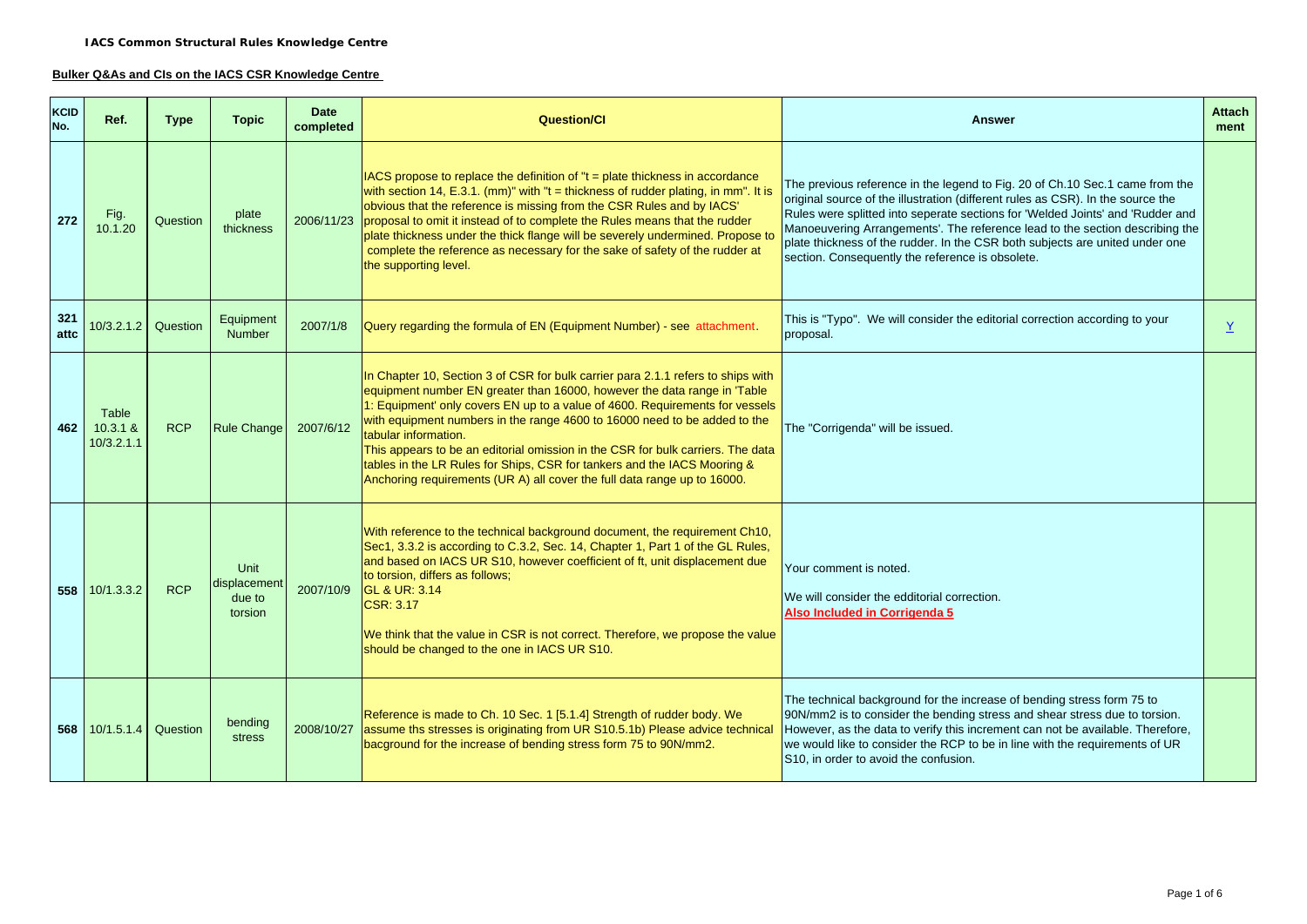| <b>KCID</b><br>No. | Ref.                          | <b>Type</b> | <b>Topic</b>                                                                  | <b>Date</b><br>completed | <b>Question/Cl</b>                                                                                                                                                                                                                                                                                                                                                                                                                                                                                                                                                                                        | <b>Attach</b><br><b>Answer</b><br>ment                                                                                                                                                                                                                                                                                                                                                                                                                                                                                            |  |  |
|--------------------|-------------------------------|-------------|-------------------------------------------------------------------------------|--------------------------|-----------------------------------------------------------------------------------------------------------------------------------------------------------------------------------------------------------------------------------------------------------------------------------------------------------------------------------------------------------------------------------------------------------------------------------------------------------------------------------------------------------------------------------------------------------------------------------------------------------|-----------------------------------------------------------------------------------------------------------------------------------------------------------------------------------------------------------------------------------------------------------------------------------------------------------------------------------------------------------------------------------------------------------------------------------------------------------------------------------------------------------------------------------|--|--|
|                    | 569 10/1.5.2.1                | <b>RCP</b>  | Thickness of<br>Rudder<br>plating                                             | 2007/10/2                | Reference is made to Ch. 10 Sec. 1 [5.2.1] Plating thickness of Rudder<br>plating.<br>"The influence of the aspect ratio of the plate panels may be taken into<br>account according to Ch.3."<br>The reference to Ch. 3 is wrong. Please advice if Ca according to Ch. 6 Sec. 1<br>Symbols may be utilised for this purpose.<br>The requirement of Ch. 10 Sec. 1 [5.2.1] is originating from URS10.5.2.<br>Please note that the aspect ration formulation of UR S10.5.2 is different from<br>that of Ch.6 Sec. 1 Symbols.<br>Please updated the rule formulation and references of Ch. 10 Sec. 1 [5.2.1]. | Thank you for your note. We will consider the editorial change in order to be in<br>line with IACS UR S10.5.2. Also Included In Corrigenda 5                                                                                                                                                                                                                                                                                                                                                                                      |  |  |
| 589                | Table<br>10.1.1               | <b>RCP</b>  | The definition<br>for<br>Coefficient<br>Kappa_2 for<br>each rudder<br>profile | 2007/10/28               | Coefficient kappa_2 for each rudder profiles is defined in Ch10, Sec1, Table1.<br>However, the definition of each rudder profiles is not cleary mentioned.<br>Therefore, it is requested that rudder profiles indiated in Table1 be defined<br>clearly such with figures of Table1 in UR S10.                                                                                                                                                                                                                                                                                                             | Your comment is noted. We will consider the editorial correction.                                                                                                                                                                                                                                                                                                                                                                                                                                                                 |  |  |
|                    | 615 $10/1.5.1.4$              | Question    | The effective<br><b>Cross</b><br>sectional<br>area under<br>consideration     | 2008/3/5                 | In the definition of e: lever for torsional moment in Ch10 Sec1 [5.1.4], a-a: is<br>defined as the centre line of the effective cross sectional area under<br>consideration.<br>Please clarify the definition of "the effective cross sectional area under<br>consideration".                                                                                                                                                                                                                                                                                                                             | This requirement is refered to the centre of the horizontal cross section where<br>the stress levels are evaluated. Hence, the structural weakest horizontal<br>section of the rudder-blade considered i.w.o. the cutout for the rudder-horn.                                                                                                                                                                                                                                                                                     |  |  |
| 616                | 10/1.5.3.4<br>&<br>10/1.5.3.5 | CI          | Thickness of<br>the horizontal<br>web plates                                  | 2008/6/19                | 1. Ch10 Sec1, 5.3.4 regulates the thickness of the horizontal web plates in the<br>vicinity of the solid parts.<br>Please clarify the definition of "the vicinity of the solid parts".<br>2. Ch 10 Sec 1, 5.3.5 regulates the thickness of verical web plates welded to<br>the solid part.<br>(1) Please clarify the extent of the vertical web plates to be applied to this<br>requirement.<br>(2) Can different thickness be accepted when justified on the basis of direct<br>calculation as specified in [5.3.4]?                                                                                     | A0: For the horizontal webplates; "in the vicinity" should be interpreted as to<br>extend to the next vertical web from the solid piece. The goal is to assure<br>proper integration of the solid-piece, hence torsional forces are to be properly<br>distributed by means of shear to the next structural members in the rudder-<br>blade.<br>A1: The vertical extend should be interpreted as to extend to the next<br>horizontal web from the solid piece.<br>A2: A thickness reduction due to direct analyses is not allowed. |  |  |
|                    | 618 $10/1.5.5.1$              | <b>RCP</b>  | <b>Maximum</b><br>pintle<br>diameter                                          | 2008/5/13                | (1) Ch10 Sec1, 5.5.1 refers to 4.4 and 4.6, however, the references to Ch10<br>Sec1, 4.4 and 4.6 are not appropriate. It seems that the correct references are<br>to Ch10 Sec1, 5.4.4 and 5.4.6.<br>Please clarify the above.<br>(2) According to IACS UR S10, the length of the pintle housing in the gudgeon<br>is not to be less than the maximum pintle diameter. However, such a<br>requirement is not mentioned in CSR. Please add a requirement regarding the<br>length of the pintle housing to [5.5] of CSR for Bulker.                                                                          | A1: Your understanding is right. We will make an editorial correction. The<br>references will be changed from [4.4] to [5.4.4] and from [4.6] to [5.4.6].<br>A2: This requirement is given in CH10, Sec1, 5.4.6. which combines<br>URS10.7.1 and URS10.8.2.                                                                                                                                                                                                                                                                       |  |  |
| 655                | 10/1.5.3.2                    | Question    | Diameter of<br>rudder stock                                                   | 2008/4/22                | Please amend the diameter of rudder stock in the formula of ws to D1 from d1   This is a typo. We will consider an editorial correction                                                                                                                                                                                                                                                                                                                                                                                                                                                                   |                                                                                                                                                                                                                                                                                                                                                                                                                                                                                                                                   |  |  |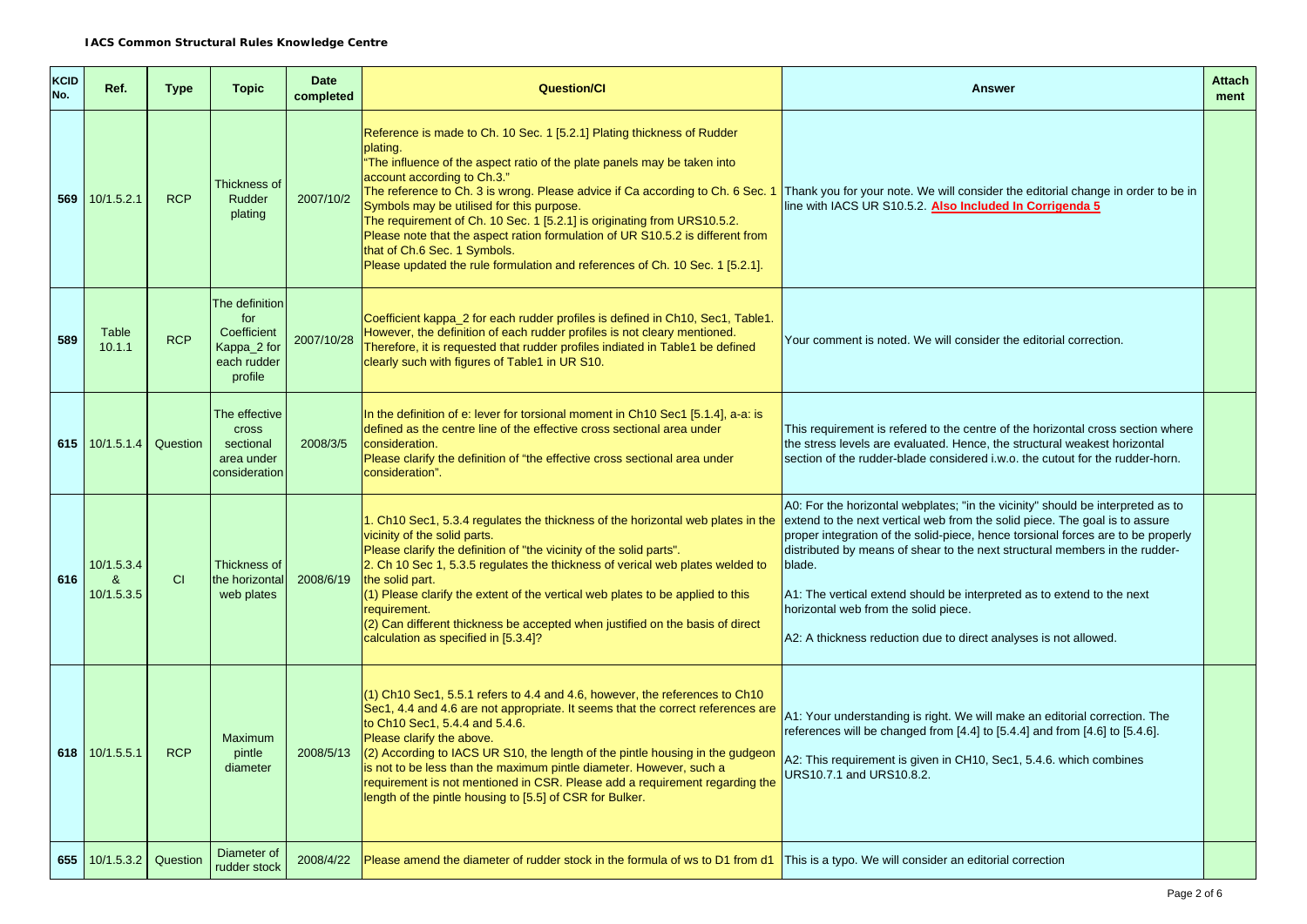| <b>KCID</b><br>No. | Ref.           | <b>Type</b> | <b>Topic</b>                                                    | <b>Date</b><br>completed | <b>Question/Cl</b>                                                                                                                                                                                                                                                                                                                                                                                                              | <b>Attach</b><br><b>Answer</b><br>ment                                                                                                                                                                                                                                                                                                                                                                                                                                     |  |
|--------------------|----------------|-------------|-----------------------------------------------------------------|--------------------------|---------------------------------------------------------------------------------------------------------------------------------------------------------------------------------------------------------------------------------------------------------------------------------------------------------------------------------------------------------------------------------------------------------------------------------|----------------------------------------------------------------------------------------------------------------------------------------------------------------------------------------------------------------------------------------------------------------------------------------------------------------------------------------------------------------------------------------------------------------------------------------------------------------------------|--|
| 656                | 10/1.3.3.3     | Question    | <b>Light ballast</b><br>Conditions                              | 2008/5/13                | When a vessel is sailing on a light ballast condition, rudder force may not act<br>on the upper part of the rudder above the ballast draft. This gives<br>unfavorable(increased) support force for the neck bearing or upper pintle<br>bearing in case of semi-spade rudder. This should be taken into account as<br>minimum support force like DNV Rules.                                                                      | We think that a partly submerged semi spade rudder generates less bending<br>moment in the neck bearing than in fully submerged operation. A minimum<br>value for the support force is not to be defined.                                                                                                                                                                                                                                                                  |  |
| 657                | 10/1.5.1.3     | Question    | Unit of shear<br>stress                                         | 2008/4/22                | The unit of shear stress should be N/mm^2.                                                                                                                                                                                                                                                                                                                                                                                      | This is a typo. We will consider an editorial correction.                                                                                                                                                                                                                                                                                                                                                                                                                  |  |
| 658                | 10/1.5.1.3     | Question    | Formula for<br>equivalent<br>stress                             | 2008/4/22                | Wrong formula for equivalent stress                                                                                                                                                                                                                                                                                                                                                                                             | This is a typo. We will consider an editorial correction                                                                                                                                                                                                                                                                                                                                                                                                                   |  |
| 696                | 10/1.5.2.1     | Question    | Influence of<br>the aspect<br>ratio of plate<br>panels          | 2008/5/28                | In Ch.10, Sec.1, [5.2.1] the following sentence is read:"The influence of the<br>aspect ratio of the plate panels may be taken into account according to Ch 3."<br>Q1: Which paragraph in Ch.3 is referred to ?<br>Q2: Isn't it the intention to apply c_a factor as used in the formula in Ch.6<br>Sec.1, [3.2.1] ?                                                                                                            | The wrong reference to chapter 3 is a direct copy of the underlying rules. The<br>formula for the consideration of small aspect ratios for rudder plating is<br>currently not given in the CSR-BC. Without the influence of the aspect ratio<br>the necessary plate thickness is slightly conservative.<br>We will make a rule change proposal to fix this problem.<br>The usage of c_a according to CH6, Sec1 is not applicable for the<br>dimensioning of rudder plating |  |
|                    | 749 10/1.5.5.1 | Question    | Diameter of<br><b>Pintles</b>                                   | 2008/5/30                | In CSR for BC, the diameter of pintles is equal to: $da = 0.35$ (B1 kr) $\sqrt{(1/2)}$ , with<br>kr equal to (235/ReH)^e.<br>However, in the UR S10, it is written that the diameter of pintles is equal to: dp<br>$= 0.35$ (B kp) $\sqrt{(1/2)}$ , with kp equal to (SigmaF/235) $\sqrt{e}$ .<br>This two text give two different values: which one is correct?                                                                | The formula in CSR BC is correct.                                                                                                                                                                                                                                                                                                                                                                                                                                          |  |
| 750                | 10/1.3.1.1     | Question    | Diameter of<br>the rudder<br>stock                              | 2008/6/6                 | The diameter of the rudder stock is supposed to be calculated in m. However,<br>this seems incorrect: the unit should be changed to mm.                                                                                                                                                                                                                                                                                         | Your comment is correct. This correction has been made by "Corrigenda 5"<br>approved by the Council on 15 May.                                                                                                                                                                                                                                                                                                                                                             |  |
| 751                | 10/1.3.2.1     | Question    | <b>The</b><br>equivalent<br>stress of<br>bending and<br>torsion | 2008/6/6                 | In CSR for BC, the equivalent stress of bending and torsion for the increased<br>rudder stock diameter is not to exceed 118/kr, with kr equal to (235/ReH)^e.<br>However, in the UR S10, it is written that the equivalent stress of bending and<br>torsion for the increased rudder stock diameter is not to exceed 118/K, with K<br>equal to (SigmaF/235)^e.<br>This two text give two opposite values: which one is correct? | The formula in CSR BC is correct.                                                                                                                                                                                                                                                                                                                                                                                                                                          |  |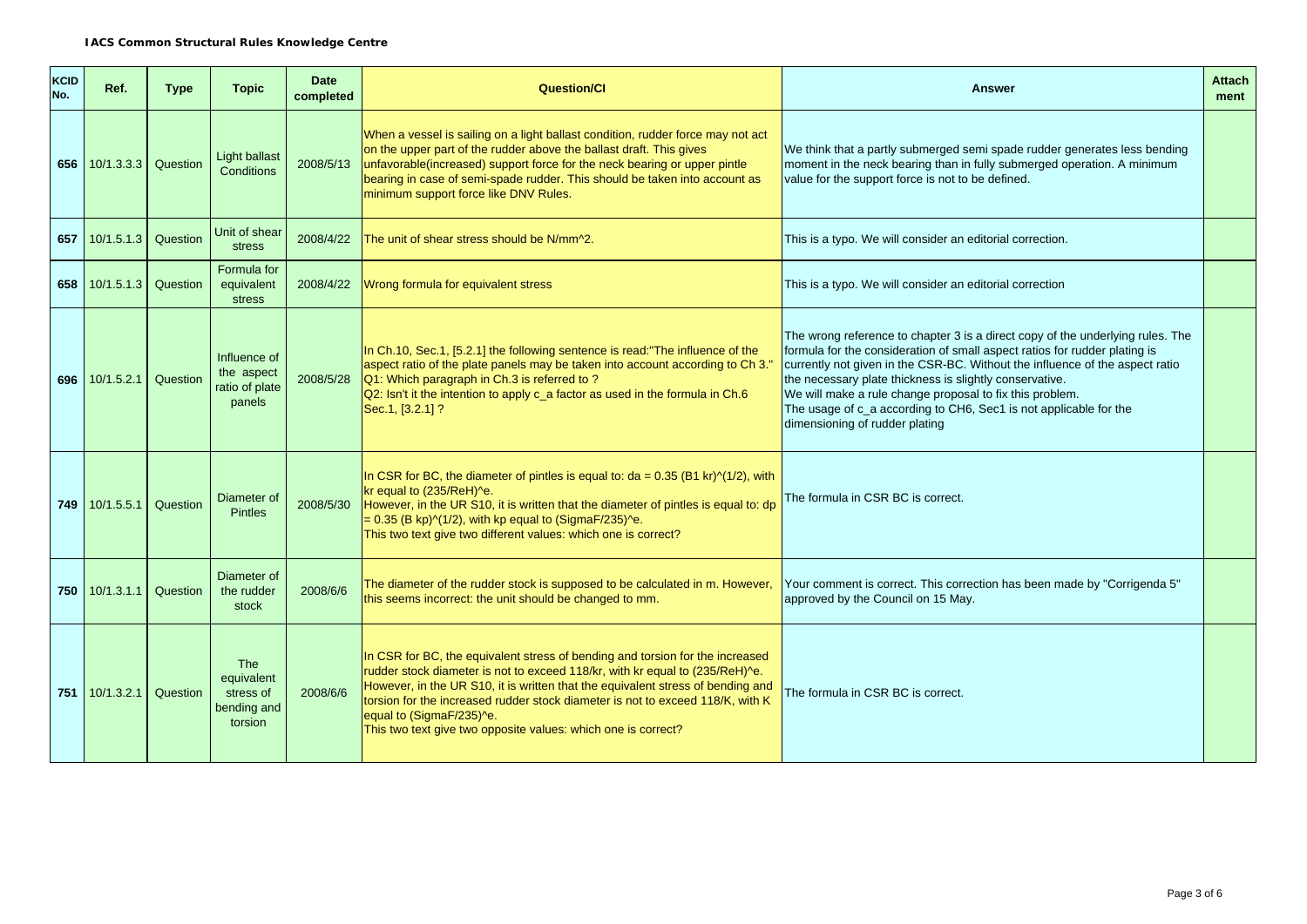| KCID<br>No. | Ref.                                     | <b>Type</b> | <b>Topic</b>                                   | <b>Date</b><br>completed | <b>Question/CI</b>                                                                                                                                                                                                                                                                                                                                                                                                                                                                                                                                                                                                                                                                                                                                                                                                                                  | <b>Attach</b><br><b>Answer</b>                                                                                                                                                                                                                                                      |                          |  |
|-------------|------------------------------------------|-------------|------------------------------------------------|--------------------------|-----------------------------------------------------------------------------------------------------------------------------------------------------------------------------------------------------------------------------------------------------------------------------------------------------------------------------------------------------------------------------------------------------------------------------------------------------------------------------------------------------------------------------------------------------------------------------------------------------------------------------------------------------------------------------------------------------------------------------------------------------------------------------------------------------------------------------------------------------|-------------------------------------------------------------------------------------------------------------------------------------------------------------------------------------------------------------------------------------------------------------------------------------|--------------------------|--|
| 752         | 10/1.4.2.1<br>$\mathbf{8}$<br>10/1.4.2.2 | Question    | <b>The</b><br>Diameter of<br>coupling<br>bolts | 2008/6/6                 | 1/ In CSR for BC, the diameter of coupling bolts is equal to: $db = 0.62$ [ (D <sup>o</sup> 3<br>kb) / (kr n e) $\frac{1}{2}$ (1/2), with kb and kr equal to (235/ReH) ^e.<br>However, in the UR S10, it is written that the diameter of coupling bolts is<br>equal to: db = $0.62$ [ (d^3 Kb) / (Kr n em) ]^(1/2), with Kb and Kr equal to<br>(SigmaF/235)^e.<br>This two text give two different values: which one is correct?<br>$2/$ In CSR for BC, the thickness of coupling bolts is equal to: tf = 0.62 [ (D^3 kf)<br>/ (kr n e) $\frac{1}{2}$ , with kf and kr equal to (235/ReH)^e.<br>However, in the UR S10, it is written that the thickness of coupling bolts is<br>equal to: tf = $0.62$ [ (d^3 Kf) / (Kr n em) ]^(1/2), with Kf and Kr equal to<br>(SigmaF/235)^e.<br>This two text give two different values: which one is correct? | The formula in CSR BC is correct.                                                                                                                                                                                                                                                   |                          |  |
|             | $753 \mid 10/1.4.3.1$                    | Question    | <b>The</b><br>Diameter of<br>coupling<br>bolts | 2008/6/6                 | In CSR for BC, the diameter of coupling bolts is equal to: $db = 0.81 D/n(1/2)$<br>(kb/kr)^(1/2), with kb and kr equal to (235/ReH)^e.<br>However, in the UR S10, it is written that the diameter of coupling bolts is<br>equal to: db = $0.81$ d/n^(1/2) (Kb/Kr)^(1/2), with Kb and Kr equal to<br>(SigmaF/235)^e.<br>This two text give two different values: which one is correct?                                                                                                                                                                                                                                                                                                                                                                                                                                                               | The formula in CSR BC is correct.                                                                                                                                                                                                                                                   |                          |  |
| 776<br>attc | 10/1.5.1.4                               | <b>RCP</b>  | semi-blade<br>rudder                           | 2008/9/10                | Reference is made to an equation in Para. 5.1.4 of Ch. 10, Sec. 1 of the CSR<br>BC about a bending moment MR working on a semi-blade rudder at the cut-<br>out. 2. It has come to our notice that unfortunately the force B1 came into<br>equation by a typographical error and it should be replaced by the force Q1.<br>Please see a supporting document as attached.                                                                                                                                                                                                                                                                                                                                                                                                                                                                             | Reference is made to the file attachment. This is not an error and need not to<br>be modified.                                                                                                                                                                                      | $\underline{Y}$          |  |
| 797         | 10/1.9.2.5                               | Question    | rudder horn<br>plating                         | 2008/9/10                | In the definition of the minimum thickness of the rudder horn plating $t = 2.4$ (L<br>$K$ $\frac{N(1/2)}{N}$ , what is the definition of K?                                                                                                                                                                                                                                                                                                                                                                                                                                                                                                                                                                                                                                                                                                         | K is the material factor according to Ch.3, Sec.1, [2.2.1] expect for cast steel:<br>K is the material factor according to Ch. 10, Sec.1, [1.4.2].                                                                                                                                  |                          |  |
| 837         | 10/3.3.9.3                               | Question    | chain cable                                    | 2009/1/26                | The last sentence in Ch10 Sec3, 3.9.3 requires about chain cable attachment<br>as follows; In an emergency, the attachments are to be easily released from<br>outside the chain locker. Our customers, who are planning to adopt a fixed<br>type attachment without releaser, inquire the technical background of the<br>requirement. Please indicate the technical background of the requirement.                                                                                                                                                                                                                                                                                                                                                                                                                                                  | In case of an emergency (Vessel is pressed onto the lee shore by offshore<br>winds) and the capstan is inoperative, the release of the whole chain is the<br>last possibility for a ship to leave the anchorage.                                                                    |                          |  |
| 839<br>attc | 10/1.20 &<br>1.10                        | Question    | horizontal<br>rudder<br>coupling<br>flange     | 2009/1/26                | Figure 20 of Chapter 10, "Horizontal rudder coupling flange". The right side of<br>the figure (representing the rudder transversal section in way of the coupling)<br>is unclear (perhaps due to rendering of the original image) Moreover, putting<br>formulas for requirements inside a figure is not consistent with what usually<br>done in the CSR for bulk carriers, and prohibits finding such formulas by<br>means of full text searching inside the Rules. Please improve the figure and<br>move the formulas to the textual part of the Rules.                                                                                                                                                                                                                                                                                            | The right side of figure 20 is illegible due to a wrong image format. We will<br>exchange this figure and we will move the definitions in the text. This editorial<br>changes will be incorporated in the next corrigenda. Please find the original<br>figure 20 in the attachment. | $\underline{\mathsf{Y}}$ |  |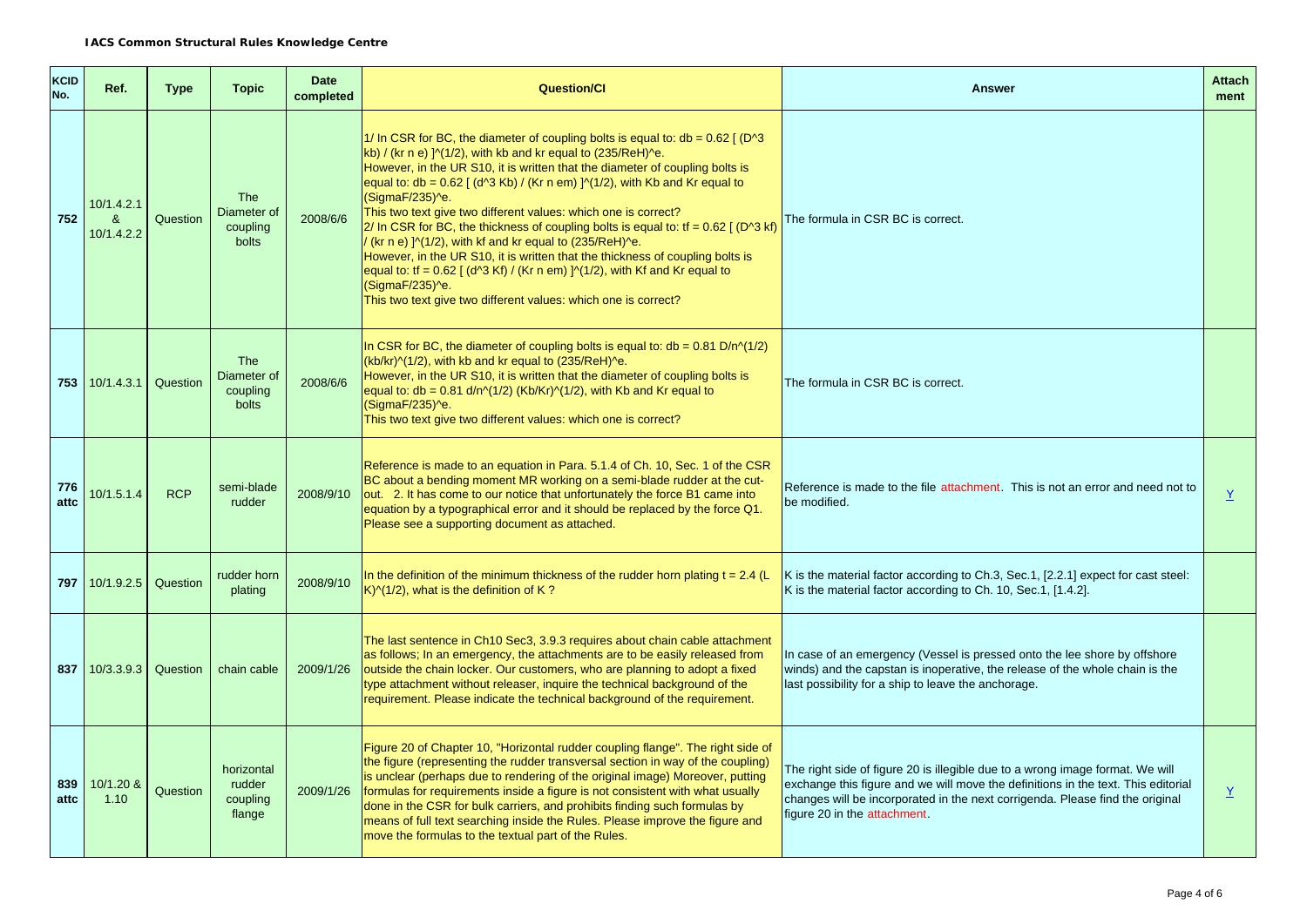| <b>KCID</b><br>No. | Ref.               | <b>Type</b> | <b>Topic</b>                                 | <b>Date</b><br>completed | <b>Question/Cl</b>                                                                                                                                                                                                                                                                                                                                                                                                                                                                                                                                                                                                                                                                                       | <b>Attach</b><br><b>Answer</b><br>ment                                                                                                                                                                                                                                                                                                                                                                                                              |  |
|--------------------|--------------------|-------------|----------------------------------------------|--------------------------|----------------------------------------------------------------------------------------------------------------------------------------------------------------------------------------------------------------------------------------------------------------------------------------------------------------------------------------------------------------------------------------------------------------------------------------------------------------------------------------------------------------------------------------------------------------------------------------------------------------------------------------------------------------------------------------------------------|-----------------------------------------------------------------------------------------------------------------------------------------------------------------------------------------------------------------------------------------------------------------------------------------------------------------------------------------------------------------------------------------------------------------------------------------------------|--|
| 850                | Text<br>10/1.3.3.2 | Question    | rudder horn                                  | 2009/6/16                | In addition to the simplified formula for the "Unit displacement of rudder horn"<br>(f_b) a second formula has been introduced, taking the Young Modulus<br>explicitly into consideration. A comparison of the units in this formula shows<br>that the factor 10^8 has to be changed to 10^11. This error leads to an<br>overestimation of the spring constant "Z", which causes an un derestimation o<br>the moment, acting on the lower bearing of the rudder stock Please confirm.<br>We propose to handle this issue as a corrigenda, because the difference in<br>the dimensions of "f_b" is an apparent error.                                                                                     | The only definition of E (Youngs modulus) is found in Ch 1 Sec 4 2.2.1. Here<br>the unit is given as $[N/mm^2]$ . However, in Ch 10 Sec 1 $[kN/m^2]$ is the unit<br>used for E, as can be shown for the definition of G (Modulus of rigidity). The<br>units for G and E have to be the same. When using the unit $[kN/m^2]$ for E,<br>the factor 10^8 is correct. A corrigenda to clarify the definition of E in Ch 10<br>Sec 1 will be considered. |  |
| 893                | Text<br>10/1.8.3.1 | question    | corrosion<br>allowance                       | 2009/6/26                | There appears to be an editorial error in the equation for $t(k)$ , the corrosion<br>allowance for nozzle plate thickness t(0) with t(0) greater than 10mm: The<br>present formula is: $t(k) = min [0.1 ((t(0) / (sqrt k)) + 0.5), 3.0]$ The formula<br>should be revised to: $t(k) = min [0.1 ((t(0) / (sqrt k)) + 5.0)$ , 3.0]                                                                                                                                                                                                                                                                                                                                                                         | There is an editorial error in the equation of $t(k)$ , corrosion allowance for nozzle<br>plate when $t(0)$ is greater than 10mm. The formula should be changed to: $t(k)$<br>$=$ min [0.1 ((t(0) / (sqrt k)) + 5.0), 3.0] This modification will be included in the<br>next corrigenda.                                                                                                                                                            |  |
| 906                | Text<br>10/1.9.2   | question    | material<br>factor                           | 2009/6/24                | The material factor in the scantling equations for rudder horns, in particular<br>those for materials with minimum yield strength less than 235 N/mm <sup>2</sup> , are<br>not clearly defined in Ch.10, Sec.1 [9.2] and should be clarified.                                                                                                                                                                                                                                                                                                                                                                                                                                                            | The material factor "k" in Ch.10, Sec.1 [9.2.2], [9.2.3] and [9.2.4] and the<br>material factor "K" in Ch.10, Sec.1 [9.2.5] should be replaced with "k(r)" as<br>defined in Ch.10, Sec.1 [1.4.2]. This correction will be made in the next<br>corrigenda.                                                                                                                                                                                           |  |
| 922                | 10                 | Question    | rudder stock<br>regs                         | 2009/7/16                | Please inform us which one is the exact CSR requirement for rudder stock<br>between A and B as below.<br>A: Forged steel for rudder stock shall be weldable type in any case.<br>B: No. Forged steel for rudder stock whether weldable or not can be decided<br>by Builder.                                                                                                                                                                                                                                                                                                                                                                                                                              | As specified in UR W7, forged steel for rudder stock shall be weldable type in<br>any case.                                                                                                                                                                                                                                                                                                                                                         |  |
| 951                | 10/1.9.2           | CI          | <b>Material</b><br>factor for<br>rudder horn | 2010/3/8                 | Regarding material factor for rudder horn, there is a discrepancy between KC'<br>s 906 and 797. KC 906 says that material factor k (or K) in 10/1.9.2.2, 9.2.3,<br>9.2.4 and 9.2.5 should be the factor defined in 10/1.1.4.2. KC 797, however,<br>says that the material factor K in 10/1.9.2.5 should be the factor in 3/1.2.2.1<br>except for cast steel where the factor should be that in 10/1.1.4.2. We are of<br>opinion that for cast steel the material factor should be in 10/1.9.2.2, 9.2.3,<br>9.2.4 and 9.2.5 should be the material factor in 10/1.1.4.2 and for others the<br>material factor should be that in 3/1.2.2.1, which are in line with UR S10 and<br>LR Rules. Please clarify. | Your understanding is correct and is applicable to Ch.10 Sec.1 [9.2].<br>A corrigenda will be issued for this correction.                                                                                                                                                                                                                                                                                                                           |  |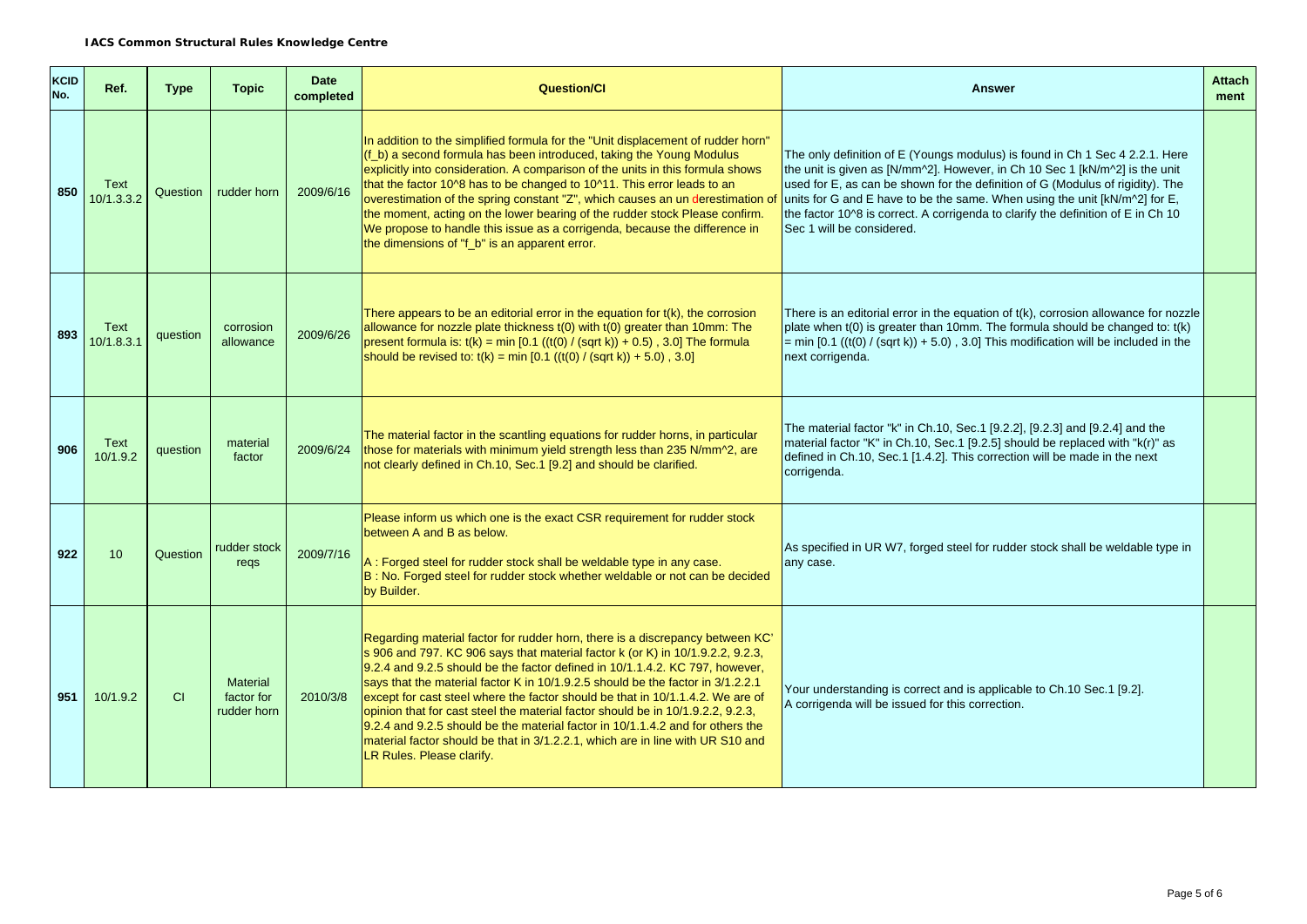| KCID<br>No.  | Ref.                     | <b>Type</b> | <b>Topic</b>                                               | <b>Date</b><br>completed | <b>Question/Cl</b>                                                                                                                                                                                                                                                                                                                                                                                                                                                                                                                                                                                                                                                                            | <b>Attach</b><br><b>Answer</b><br>ment                                                                             |  |  |
|--------------|--------------------------|-------------|------------------------------------------------------------|--------------------------|-----------------------------------------------------------------------------------------------------------------------------------------------------------------------------------------------------------------------------------------------------------------------------------------------------------------------------------------------------------------------------------------------------------------------------------------------------------------------------------------------------------------------------------------------------------------------------------------------------------------------------------------------------------------------------------------------|--------------------------------------------------------------------------------------------------------------------|--|--|
| 1017<br>attc | Table<br>10.3.3          | <b>RCP</b>  | <b>Minimum</b><br>breaking<br>strength of<br>mooring lines | 2010/2/16                | Editorial correction of values in the equipment number table:<br>Minimum breaking strength of mooring lines corresponds to equipment<br>number as defined in Ch.10 Sec.3, Tab.3, and Tab.3 originates from IACS<br>Recommendations, No.10, Tab.5.<br>Therefore, the minimum breaking strength of mooring lines in the both tables<br>are coincident, however, some of the values are different as attached.<br>Accordingly, please correct the wrong values in CSR as defined in<br>Recommendations, No.10.                                                                                                                                                                                   | You are right.<br>Tab. 3 will be modified accordingly in the next Corrigenda.                                      |  |  |
|              | 1028 10/1.3.3.2 Question |             | TB of unit<br>displacement<br>formulae f b<br>and f t      | 2010/3/12                | Coefficients of rudder horn formulae in Ch.10, Sec.1, 3.3.2<br>Please clarify the technical background of the unit displacement formulae f b<br>and f t.<br>f b: This formula has been delivered by multiplying the maximum<br>displacement of cantilever beam by coefficient 1.3. Please show the technical<br>background of the coefficient 1.3.<br>If t for steel: This formula has been delivered by substituting torsional stiffness<br>factor J_th into the general formula of f_t. The coefficient obtained by the<br>substitution $3.168 (=7.92 * 4 / 10)$ does not match the coefficient 3.14 used in<br>this formula. Please show the technical background of the coefficient 3.14. | b and f t in Ch.10 Sec.1 [3.3.2] are in line with UR S10.                                                          |  |  |
|              | $1034 \mid 10/3.3.2.4$   | <b>RCP</b>  | Installation of<br>spare anchor<br>onboard                 | 2010/2/24                | In order to follow the relevant requirement of UR A1.4.2, please add a<br>following sentence to Ch.10, Sec.3, 3.2.4 of CSR Bulk Carriers.<br>"Installation of the spare anchor on board is not compulsorily required."<br>Otherwise please revise Table 1 in Ch.10, Sec.3 of CSR Bulk Carriers in the<br>same way as Table 11.4.1 in Sec.11 of CSR Oil Tankers.                                                                                                                                                                                                                                                                                                                               | The installation of the spare anchor is not compulsory required. The text is in<br>line with UR A1 and kept as is. |  |  |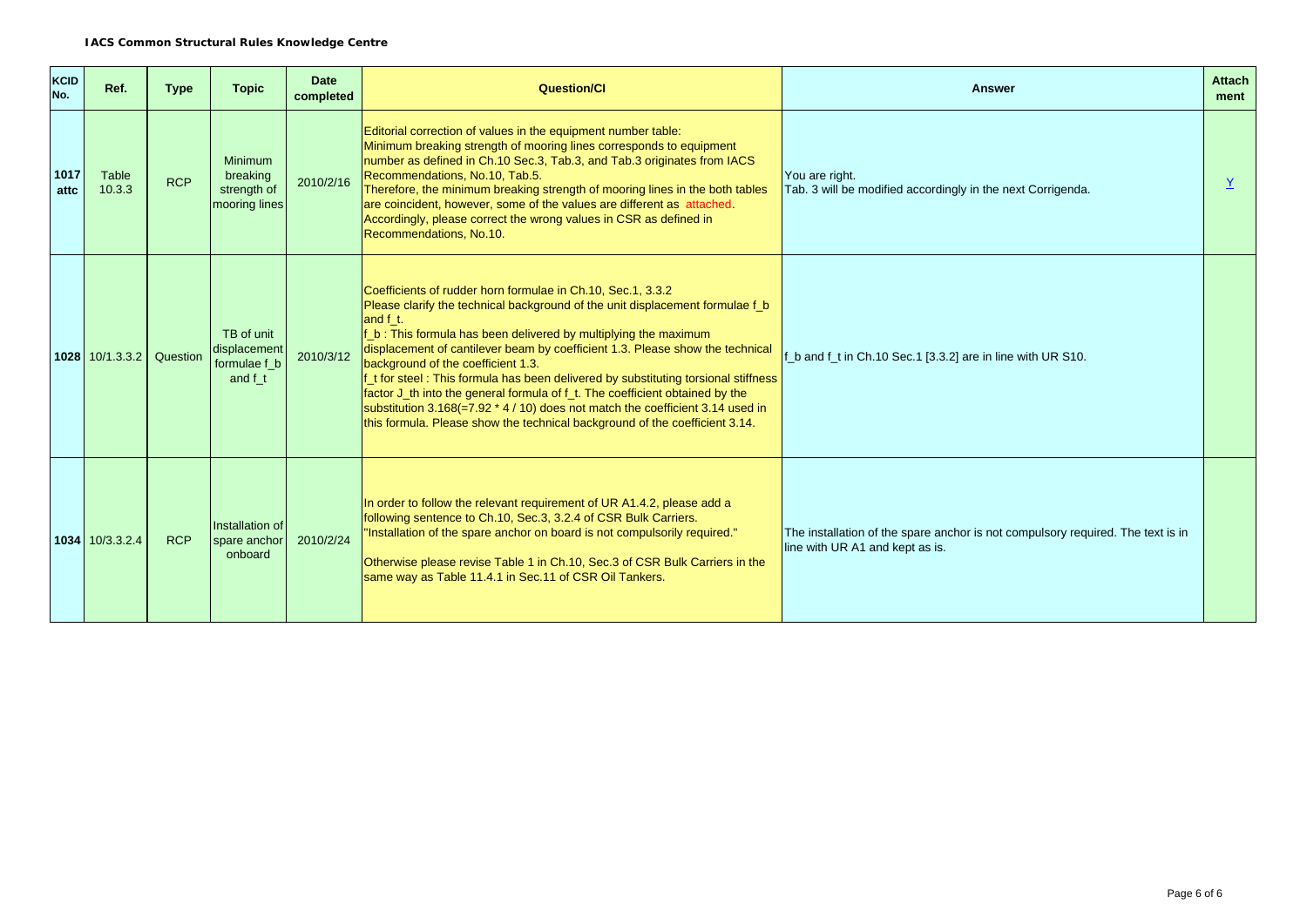# KC#321

Please confirm that  $\Delta$ 2/3 is incorrect and that it should be replaced by

 $\Delta^{2/3}$  in the formula of EN (Equipment Number).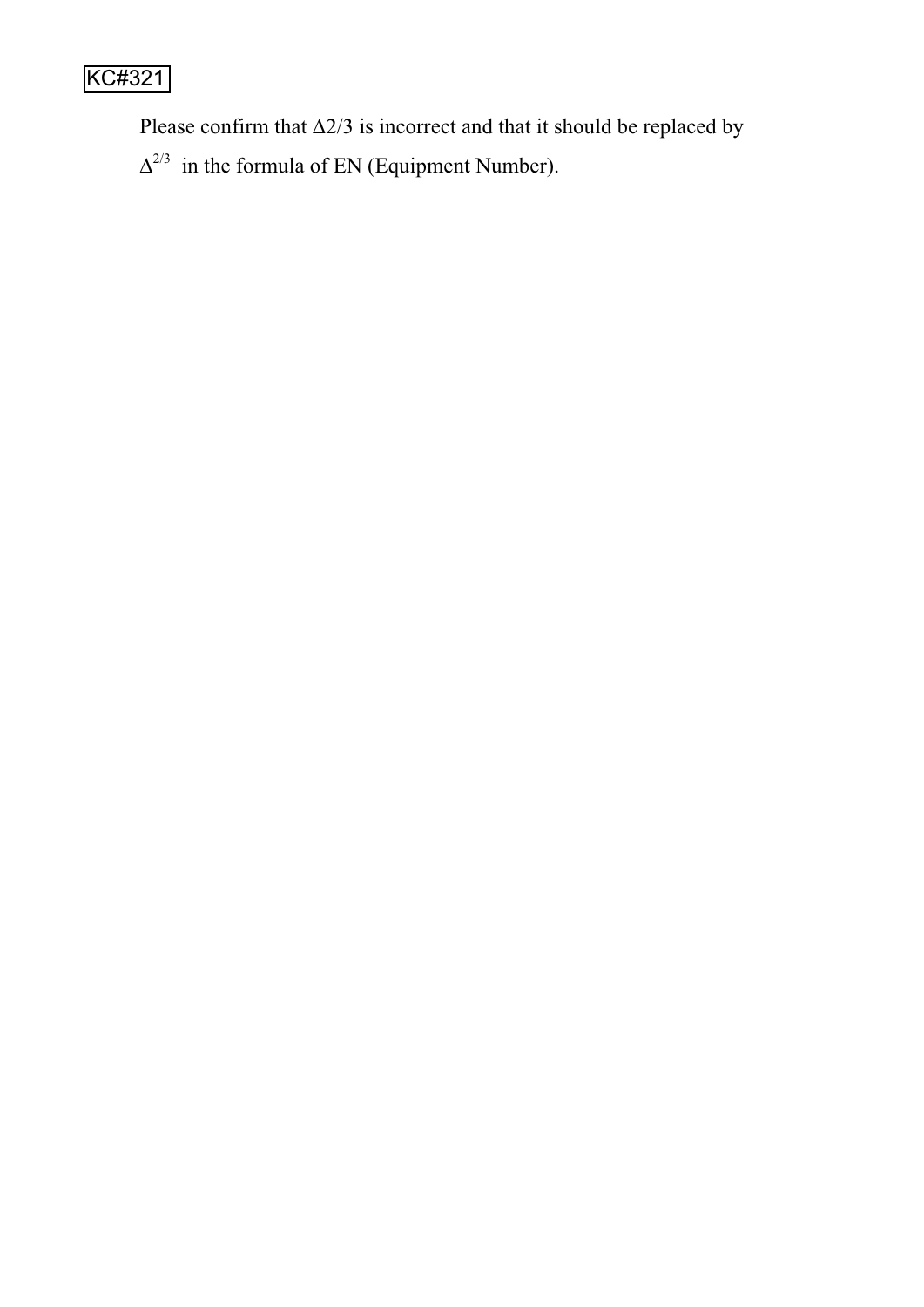## Attachment to IACS KC Question about  $M_R$  in 10/1.5.1.4 of CSR BC Rule

1. When Figure 4 in 10/1.3.3.3 is taken as a model for calculation, the maximum bending moment  $M_R$  can be calculated as follows:

$$
M_R = C_{R2} \cdot (f_1 + f_2 / 2) + C_{R3} \cdot f_3, \qquad \text{in N m}
$$
  
\n
$$
\approx C_{R2} \cdot f_1 + C_{R2} \cdot f_2 / 2
$$
  
\n
$$
= C_{R2} \cdot f_1 + Q_1 \cdot f_2 / 2
$$

 $Q_1 = C_{R2}$ , in N

 $C_{R2}$  : Partial rudder force, in N, of the partial rudder area  $A_2$ 

 $C_{R3}$  : Partial rudder force, in N, of the partial rudder area  $A_3$ 

 $f_1$  : As defined in Fig 10

- $f_2$  : As defined in Fig 10, referring to centre of area  $A_2$ ,
- $f_3$  : As defined in Fig 4, referring to centre of area  $A_3$ ,

A<sub>3</sub> : Area as defined in Fig 4



Figure 4: Semi-spade rudder (with 1-elastic support)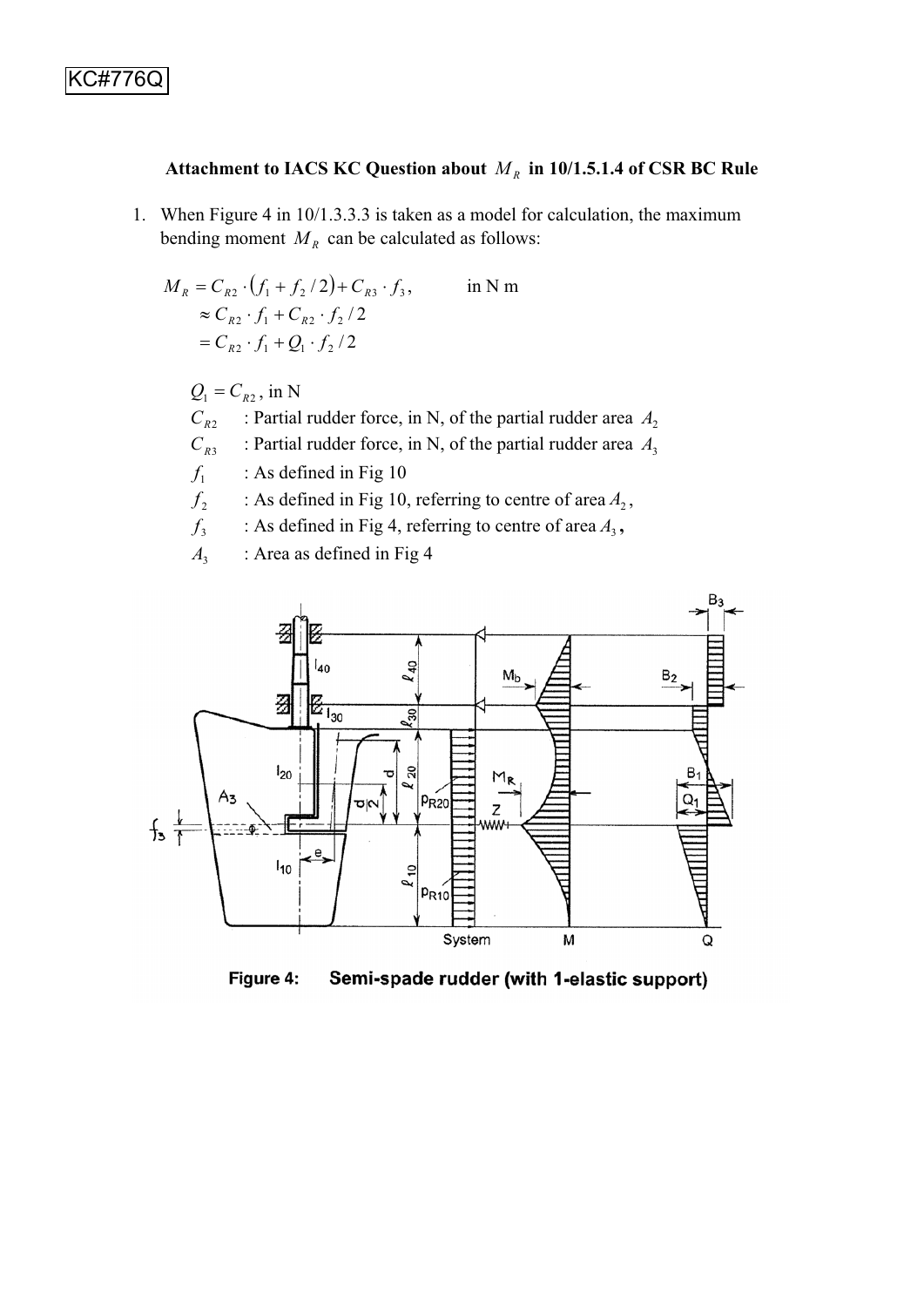

Figure 10: Geometry of rudder

2. Therefore,  $B_1$  in the equation of  $M_R$  in 10/1.5.1.4 of CSR BC Rule should be changed to  $Q_1$ .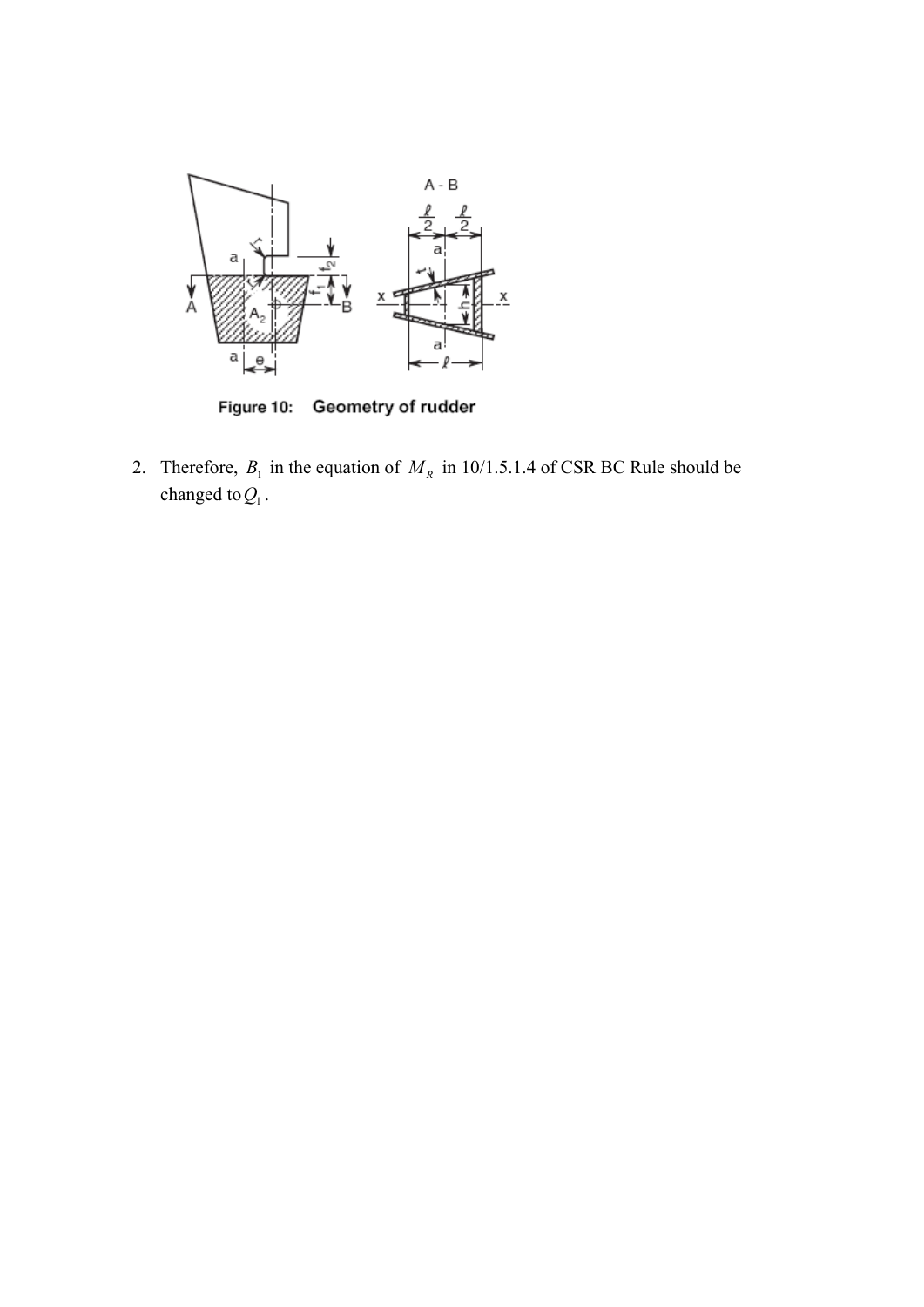### **Technical Background**

## Calculation of the rudder body moment M<sub>R</sub>, CSR-BC, CH10, Sec1 [5.1.4]

The cross section under consideration is the lower end (A-B) of the cut out for the pintle.

Two bending moments act simultaneously in this section:

- 1. Partial rudder force  $C_{R2}$  of the partial rudder area  $A_2$  below the cross section under consideration (see figure 1) with the lever  $f_1$
- 2. Horizontal bearing force B1 with the lever  $f_2/2$ .



**Figure 1 – Forces on ruder body**

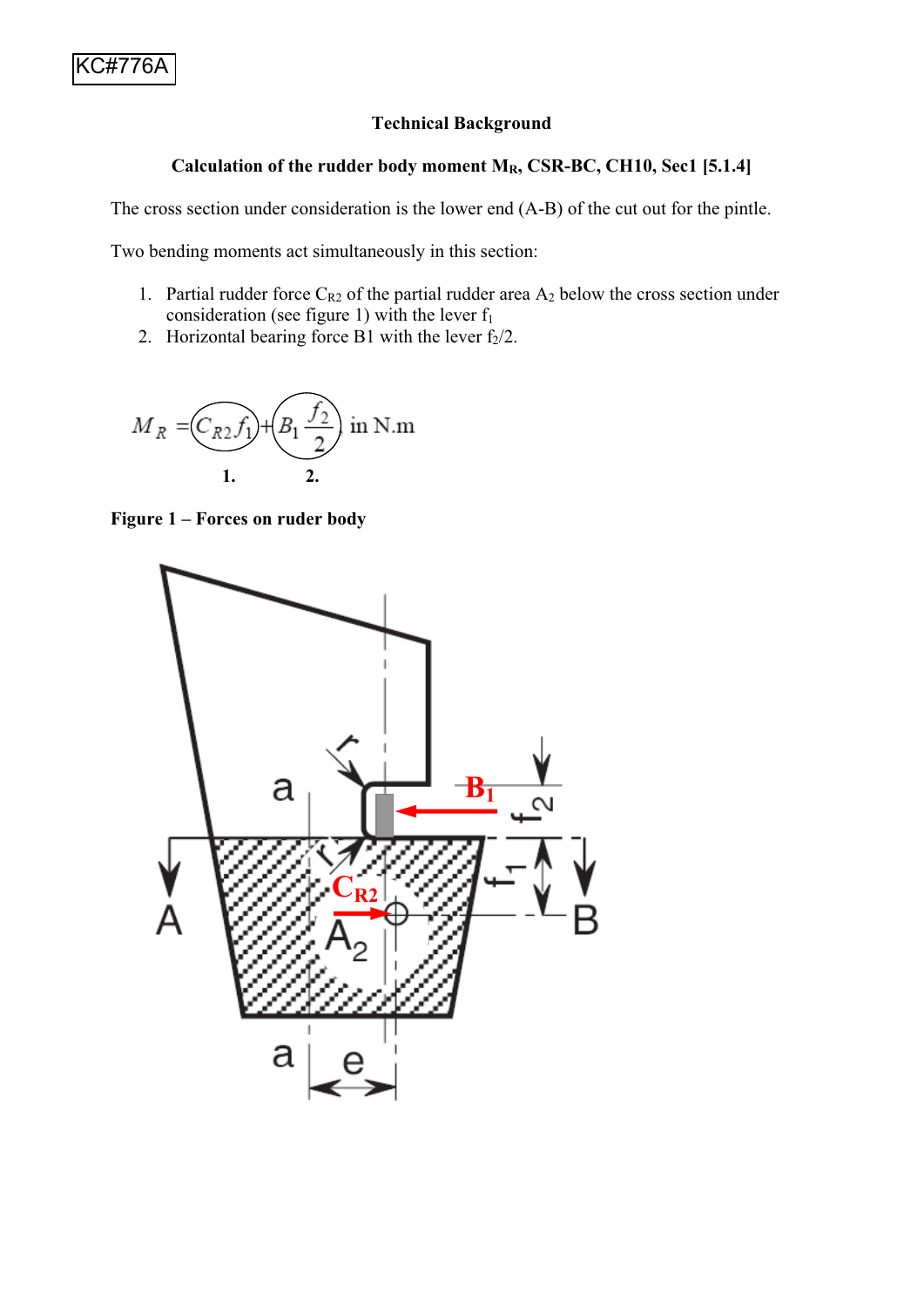# KC#839



- t = plate thickness in accordance with Section 14, E.3.1 [mm]
- t f = actual flange thickness in [mm]
- t'  $=\frac{t_{f}}{3}$  +5 [mm] where  $t_{f}$  < 50mm 3
- t' =  $3\sqrt{t_f}$  [mm] where  $t_f \ge 50$ mm
- **Figure 20: Horizontal rudder coupling flanges**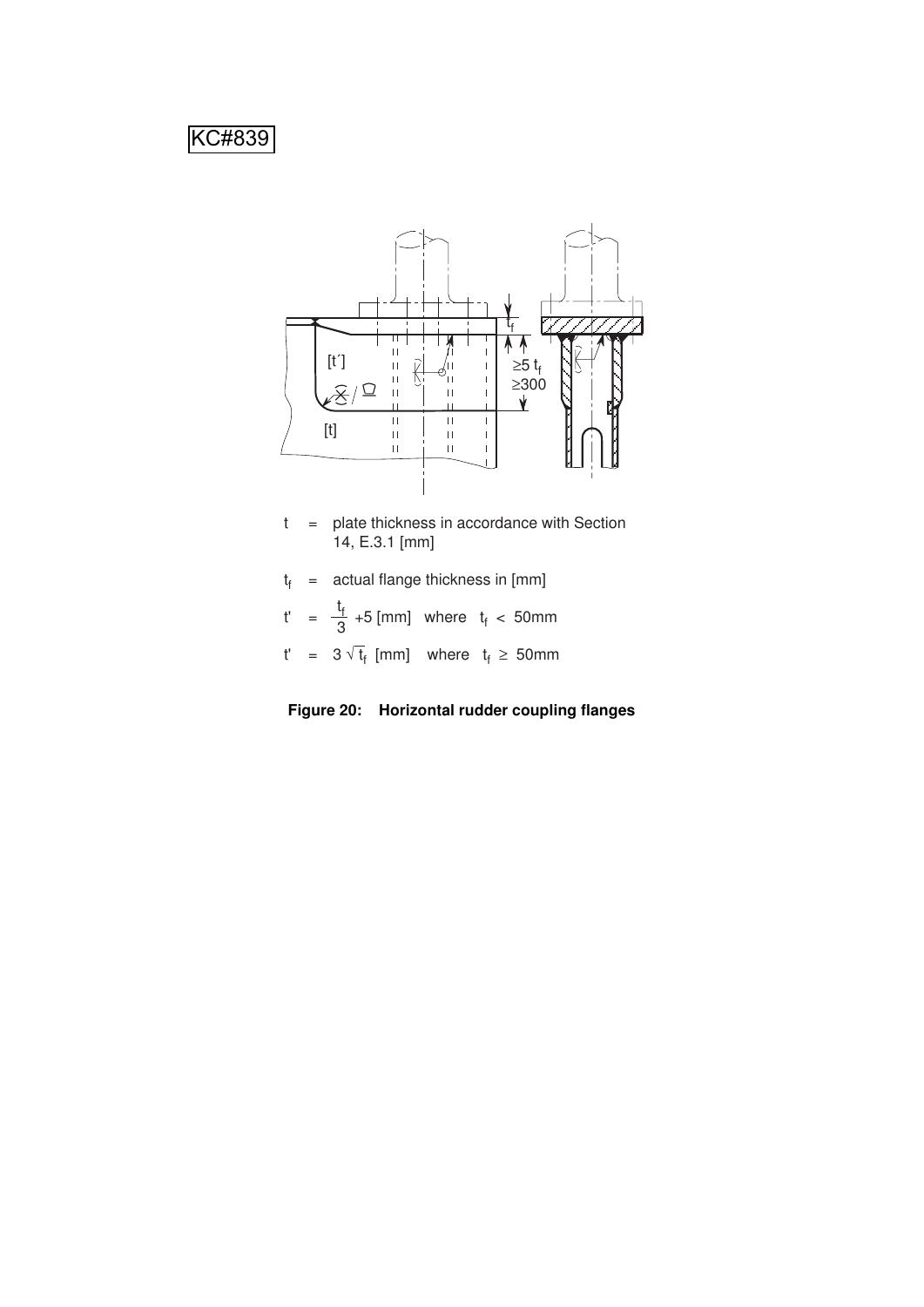|                  | <b>Equipment number</b><br>EN<br>$A < EN \leq B$ |                                | Towline <sup>(1)</sup>         | <b>Mooring lines</b>    |                              |                                |  |
|------------------|--------------------------------------------------|--------------------------------|--------------------------------|-------------------------|------------------------------|--------------------------------|--|
| $\boldsymbol{A}$ | $\boldsymbol{B}$                                 | <b>Minimum</b><br>length, in m | <b>Breaking load,</b><br>in kN | $N^{\, (2)}$            | Length of each<br>line, in m | <b>Breaking</b><br>load, in kN |  |
| 50               | 70                                               | 180                            | 98.1                           | $\overline{3}$          | 80                           | 34                             |  |
| 70               | 90                                               | 180                            | 98.1                           | $\overline{\mathbf{3}}$ | 100                          | 37                             |  |
| 90               | 110                                              | 180                            | 98.1                           | $\overline{\mathbf{3}}$ | 110                          | 39                             |  |
| 110              | 130                                              | 180                            | 98.1                           | 3                       | 110                          | 44                             |  |
| 130              | 150                                              | 180                            | 98.1                           | 3                       | 120                          | 49                             |  |
| 150              | 175                                              | 180                            | 98.1                           | $\overline{3}$          | 120                          | 54                             |  |
| 175              | 205                                              | 180                            | 112                            | 3                       | 120                          | 59                             |  |
| 205              | 240                                              | 180                            | 129                            | $\overline{\mathbf{4}}$ | 120                          | 64                             |  |
| 240              | 280                                              | 180                            | 150                            | $\overline{\mathbf{4}}$ | 120                          | 69                             |  |
| 280              | 320                                              | 180                            | 174                            | 4                       | 140                          | 74                             |  |
| 320              | 360                                              | 180                            | 207                            | 4                       | 140                          | 78                             |  |
| 360              | 400                                              | 180                            | 224                            | $\overline{4}$          | 140                          | 88                             |  |
| 400              | 450                                              | 180                            | 250                            | $\overline{\mathbf{4}}$ | 140                          | 98                             |  |
| 450              | 500                                              | 180                            | 277                            | $\overline{4}$          | 140                          | 108                            |  |
| 500              | 550                                              | 190                            | 306                            | $\overline{\mathbf{4}}$ | 160                          | 123                            |  |
| 550              | 600                                              | 190                            | 338                            | 4                       | 160                          | 132                            |  |
| 600              | 660                                              | 190                            | 371                            | $\overline{\mathbf{4}}$ | 160                          | 147                            |  |
| 660              | 720                                              | 190                            | 406                            | $\overline{4}$          | 160                          | 157                            |  |
| 720              | 780                                              | 190                            | 441                            | 4                       | 170                          | 172                            |  |
| 780              | 840                                              | 190                            | 480                            | 4                       | 170                          | 186                            |  |
| 840              | 910                                              | 190                            | 518                            | 4                       | 170                          | 201                            |  |
| 910              | 980                                              | 190                            | 550                            | $\overline{\mathbf{4}}$ | 170                          | 216                            |  |
| 980              | 1060                                             | 200                            | 603                            | $\overline{4}$          | 180                          | 230                            |  |
| 1060             | 1140                                             | 200                            | 647                            | $\overline{4}$          | 180                          | 250                            |  |
| 1140             | 1220                                             | 200                            | 692                            | $\overline{\mathbf{4}}$ | 180                          | 270                            |  |
| 1220             | 1300                                             | 200                            | 739                            | $\overline{\mathbf{4}}$ | 180                          | 284                            |  |
| 1300             | 1390                                             | 200                            | 786                            | 4                       | 180                          | 309                            |  |
| 1390             | 1480                                             | 200                            | 836                            | $\overline{4}$          | 180                          | 324                            |  |
| 1480             | 1570                                             | 220                            | 889                            | 5                       | 190                          | 324                            |  |
| 1570             | 1670                                             | 220                            | 942                            | 5                       | 190                          | 333                            |  |
| 1670             | 1790                                             | 220                            | 1024                           | 5                       | 190                          | 353                            |  |
| 1790             | 1930                                             | 220                            | 1109                           | 5                       | 190                          | 378                            |  |
| 1930             | 2080                                             | 220                            | 1168                           | 5                       | 190                          | 402                            |  |
| 2080             | 2230                                             | 240                            | 1259                           | 5                       | 200                          | 422                            |  |
| 2230             | 2380                                             | 240                            | 1356                           | 5                       | 200                          | 451                            |  |
| 2380             | 2530                                             | 240                            | 1453                           | 5                       | 200                          | 481                            |  |
| 2530             | 2700                                             | 260                            | 1471                           | 6                       | 200                          | 481                            |  |
| 2700             | 2870                                             | 260                            | 1471                           | 6                       | 200                          | 490                            |  |
| 2870             | 3040                                             | 260                            | 1471                           | 6                       | 200                          | 500                            |  |
| 3040             | 3210                                             | 280                            | 1471                           | 6                       | 200                          | 520                            |  |
| 3210             | 3400                                             | 280                            | 1471                           | 6                       | 200                          | 554                            |  |
| 3400             | 3600                                             | 280                            | 1471                           | $\sqrt{6}$              | 200                          | 588                            |  |

| Table 3: |  | <b>Towlines and mooring lines</b> |
|----------|--|-----------------------------------|
|----------|--|-----------------------------------|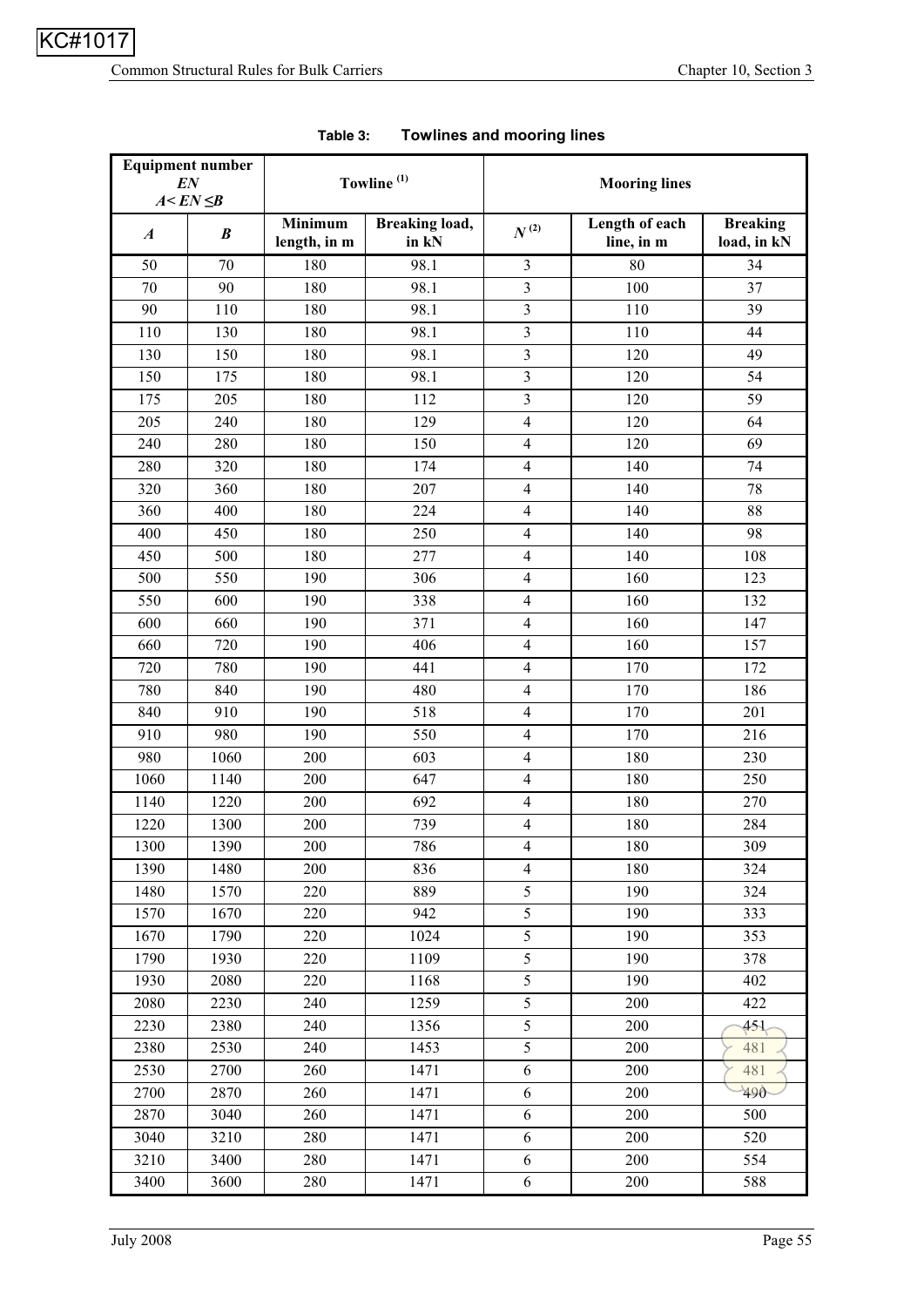| <b>Equipment number</b><br>EN<br>$A < EN \leq B$ |                  |                         | Towline <sup>(1)</sup>         | <b>Mooring lines</b> |                                                                                                        |                                |  |  |
|--------------------------------------------------|------------------|-------------------------|--------------------------------|----------------------|--------------------------------------------------------------------------------------------------------|--------------------------------|--|--|
| $\boldsymbol{A}$                                 | $\boldsymbol{B}$ | Minimum<br>length, in m | <b>Breaking load,</b><br>in kN | $N^{\, (2)}$         | Length of each<br>line, in m                                                                           | <b>Breaking</b><br>load, in kN |  |  |
| 3600                                             | 3800             | 300                     | 1471                           | 6                    | 200                                                                                                    | 612                            |  |  |
| 3800                                             | 4000             | 300                     | 1471                           | 6                    | 200                                                                                                    | 647                            |  |  |
| 4000                                             | 4200             | 300                     | 1471                           | $\overline{7}$       | 200                                                                                                    | 647                            |  |  |
| 4200                                             | 4400             | 300                     | 1471                           | $\overline{7}$       | 200                                                                                                    | 657                            |  |  |
| 4400                                             | 4600             | 300                     | 1471                           | $\overline{7}$       | 200                                                                                                    | 667                            |  |  |
| 4600                                             | 4800             | 300                     | 1471                           | $\overline{7}$       | 200                                                                                                    | 677                            |  |  |
| 4800                                             | 5000             | 300                     | 1471                           | $\overline{7}$       | 200                                                                                                    | 686                            |  |  |
| 5000                                             | 5200             | 300                     | 1471                           | $\,8\,$              | 200                                                                                                    | 686                            |  |  |
| 5200                                             | 5500             | 300                     | 1471                           | 8                    | 200                                                                                                    | 696                            |  |  |
| 5500                                             | 5800             | 300                     | 1471                           | $\,8\,$              | 200                                                                                                    | 706                            |  |  |
| 5800                                             | 6100             | 300                     | 1471                           | 9                    | 200                                                                                                    | 706                            |  |  |
| 6100                                             | 6500             |                         |                                | 9                    | 200                                                                                                    | 716                            |  |  |
| 6500                                             | 6900             |                         |                                | 9                    | 200                                                                                                    | 726                            |  |  |
| 6900                                             | 7400             |                         |                                | 10                   | 200                                                                                                    | 726                            |  |  |
| 7400                                             | 7900             |                         |                                | 11                   | 200                                                                                                    | 726                            |  |  |
| 7900                                             | 8400             |                         |                                | 11                   | 200                                                                                                    | 735                            |  |  |
| 8400                                             | 8900             |                         |                                | 12                   | 200                                                                                                    | 735                            |  |  |
| 8900                                             | 9400             |                         |                                | 13                   | 200                                                                                                    | 735                            |  |  |
| 9400                                             | 10000            |                         |                                | 14                   | 200                                                                                                    | 735                            |  |  |
| 10000                                            | 10700            |                         |                                | 15                   | 200                                                                                                    | 735                            |  |  |
| 10700                                            | 11500            |                         |                                | 16                   | 200                                                                                                    | 735                            |  |  |
| 11500                                            | 12400            |                         |                                | 17                   | 200                                                                                                    | 735                            |  |  |
| 12400                                            | 13400            |                         |                                | 18                   | 200                                                                                                    | 735                            |  |  |
| 13400                                            | 14600            |                         |                                | 19                   | 200                                                                                                    | 735                            |  |  |
| 14600                                            | 16000            |                         |                                | 21                   | 200                                                                                                    | 735                            |  |  |
|                                                  |                  |                         |                                |                      | $(1)$ The towline is not compulsory. It is recommended for ships having length not greater than 180 m. |                                |  |  |

**(2)** See [3.5.4].

**Table 4: Steel wire composition** 

| Breaking load BL, | <b>Steel wire components</b> |                                                      |                             |  |  |  |
|-------------------|------------------------------|------------------------------------------------------|-----------------------------|--|--|--|
| $in$ kN           | Number of threads            | Ultimate tensile strength of<br>threads, in $N/mm^2$ | <b>Composition of wire</b>  |  |  |  |
| BL < 216          | 72                           | $1420 \div 1570$                                     | 6 strands with 7-fibre core |  |  |  |
| 216 < BL < 490    | 144                          | $1570 \div 1770$                                     | 6 strands with 7-fibre core |  |  |  |
| BL > 490          | 216 or 222                   | $1770 \div 1960$                                     | 6 strands with 1-fibre core |  |  |  |

### **3.5.4 Number of mooring lines**

When the breaking load of each mooring line is greater than 490 kN, either a greater number of mooring lines than those required in Tab 3 having lower strength, or a lower number of mooring lines than those required in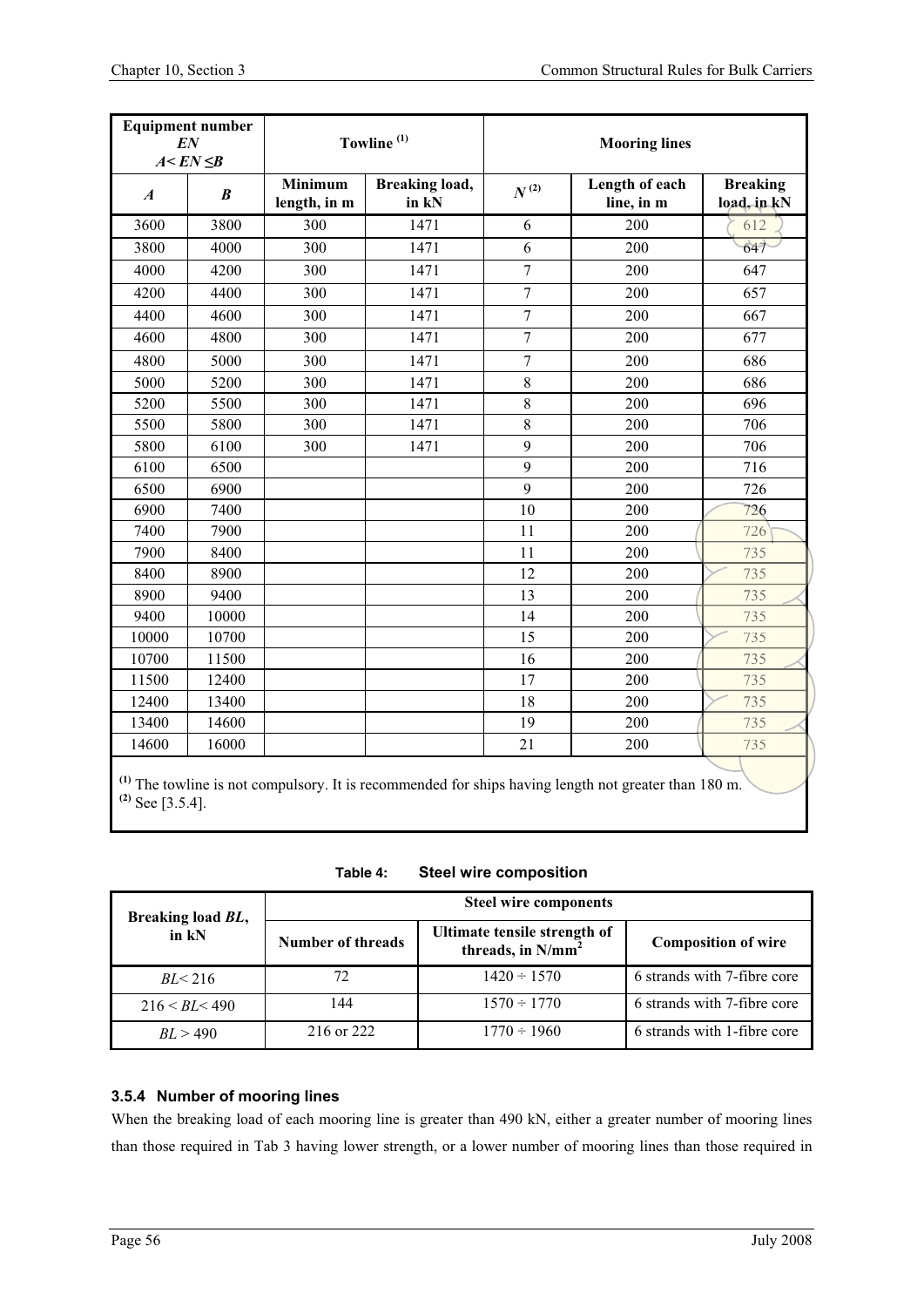| <b>No. 10</b> |           |                         |                          | Table 5<br>Mooring lines and tow line |                      |                  |       |         |                  |
|---------------|-----------|-------------------------|--------------------------|---------------------------------------|----------------------|------------------|-------|---------|------------------|
| cont'd        |           | <b>EQUIPMENT NUMBER</b> |                          |                                       | <b>MOORING LINES</b> |                  |       |         | <b>TOW LINE</b>  |
|               |           |                         |                          | Minimum length                        |                      | Minimum breaking |       | minimum | <b>Breaking</b>  |
|               | Exceeding | Not                     | No.                      | of each line                          |                      | strength         |       | length  | strength         |
|               |           | exceeding               |                          | (m)                                   |                      | (kN)             |       | (m)     | (kN)             |
|               | 1         | $\overline{c}$          | $\boldsymbol{\beta}$     | $\overline{4}$                        | 5a                   | 5                | $5b*$ | 6       | $\boldsymbol{7}$ |
|               | 50        | 70                      | $\mathfrak{Z}$           | 80                                    | 34                   |                  | 34.3  | 180     | 98               |
|               | 70        | 90                      | $\mathfrak{Z}$           | 100                                   | 37                   |                  | 36.8  | 180     | 98               |
|               | 90        | 110                     | 3                        | 110                                   | 39                   |                  | 39.2  | 180     | 98               |
|               | 110       | 130                     | 3                        | 110                                   | 44                   |                  | 44.1  | 180     | 98               |
|               | 130       | 150                     | 3                        | 120                                   | 49                   |                  | -     | 180     | 98               |
|               | 150       | 175                     | 3                        | 120                                   | 54                   |                  |       | 180     | 98               |
|               | 175       | 205                     | 3                        | 120                                   | 59                   |                  |       | 180     | 112              |
|               | 205       | 240                     | $\overline{4}$           | 120                                   | 64                   |                  | 63.7  | 180     | 129              |
|               | 240       | 280                     | 4                        | 120                                   | 69                   |                  | 68.6  | 180     | 150              |
|               | 280       | 320                     | 4                        | 140                                   | 74                   |                  | 73.6  | 180     | 174              |
|               | 320       | 360                     | 4                        | 140                                   | 78                   |                  | 78.4  | 180     | 207              |
|               | 360       | 400                     | 4                        | 140                                   | 88                   |                  | 88.3  | 180     | 224              |
|               | 400       | 450                     | 4                        | 140                                   | 98                   |                  | 98.1  | 180     | 250              |
|               | 450       | 500                     | 4                        | 140                                   |                      | 108              |       | 180     | 277              |
|               | 500       | 550                     | 4                        | 160                                   |                      | 123              |       | 190     | 306              |
|               | 550       | 600                     | 4                        | 160                                   |                      | 132              |       | 190     | 338              |
|               | 600       | 660                     | 4                        | 160                                   |                      | 147              |       | 190     | 370              |
|               | 660       | 720                     | 4                        | 160                                   |                      | 157              |       | 190     | 406              |
|               | 720       | 780                     | 4                        | 170                                   |                      | 172              |       | 190     | 441              |
|               | 780       | 840                     | 4                        | 170                                   |                      | 186              |       | 190     | 479              |
|               | 840       | 910                     | 4                        | 170                                   |                      | 201              |       | 190     | 518              |
|               | 910       | 980                     | 4                        | 170                                   |                      | 216              |       | 190     | 559              |
|               | 980       | 1060                    | $\overline{\mathcal{A}}$ | 180                                   |                      | 230              |       | 200     | 603              |
|               | 1060      | 1140                    | 4                        | 180                                   |                      | 250              |       | 200     | 647              |
|               | 1140      | 1220                    | 4                        | 180                                   |                      | 270              |       | 200     | 691              |
|               | 1220      | 1300                    | 4                        | 180                                   |                      | 284              |       | 200     | 738              |
|               | 1300      | 1390                    | 4                        | 180                                   |                      | 309              |       | 200     | 786              |
|               | 1390      | 1480                    | 4                        | 180                                   |                      | 324              |       | 200     | 836              |
|               | 1480      | 1570                    | 5                        | 190                                   |                      | 324              |       | 220     | 888              |
|               | 1570      | 1670                    | 5                        | 190                                   |                      | 333              |       | 220     | 941              |
|               | 1670      | 1790                    | 5                        | 190                                   |                      | 353              |       | 220     | 1024             |
|               | 1790      | 1930                    | 5                        | 190                                   |                      | 378              |       | 220     | 1109             |
|               | 1930      | 2080                    | 5                        | 190                                   |                      | 402              |       | 220     | 1168             |
|               | 2080      | 2230                    | 5                        | 200                                   |                      | 422              |       | 240     | 1259             |
|               | 2230      | 2380                    | 5                        | 200                                   |                      | 45 <sup>K</sup>  |       | 240     | 1356             |
|               | 2380      | 2530                    | 5                        | 200                                   |                      | 480              |       | 240     | 1453             |
|               | 2530      | 2700                    | 6                        | 200                                   |                      | 480              |       | 260     | 1471             |
|               | 2700      | 2870                    | 6                        | 200                                   |                      | 490              |       | 260     | 1471             |
|               | 2870      | 3040                    | 6                        | 200                                   |                      | 500              |       | 260     | 1471             |
|               | 3040      | 3210                    | 6                        | 200                                   |                      | 520              |       | 280     | 1471             |
|               | 3210      | 3400                    | $\sqrt{6}$               | 200                                   |                      | 554              |       | 280     | 1471             |
|               | 3400      | 3600                    | $\sqrt{6}$               | 200                                   |                      | 588              |       | 280     | 1471             |

▼